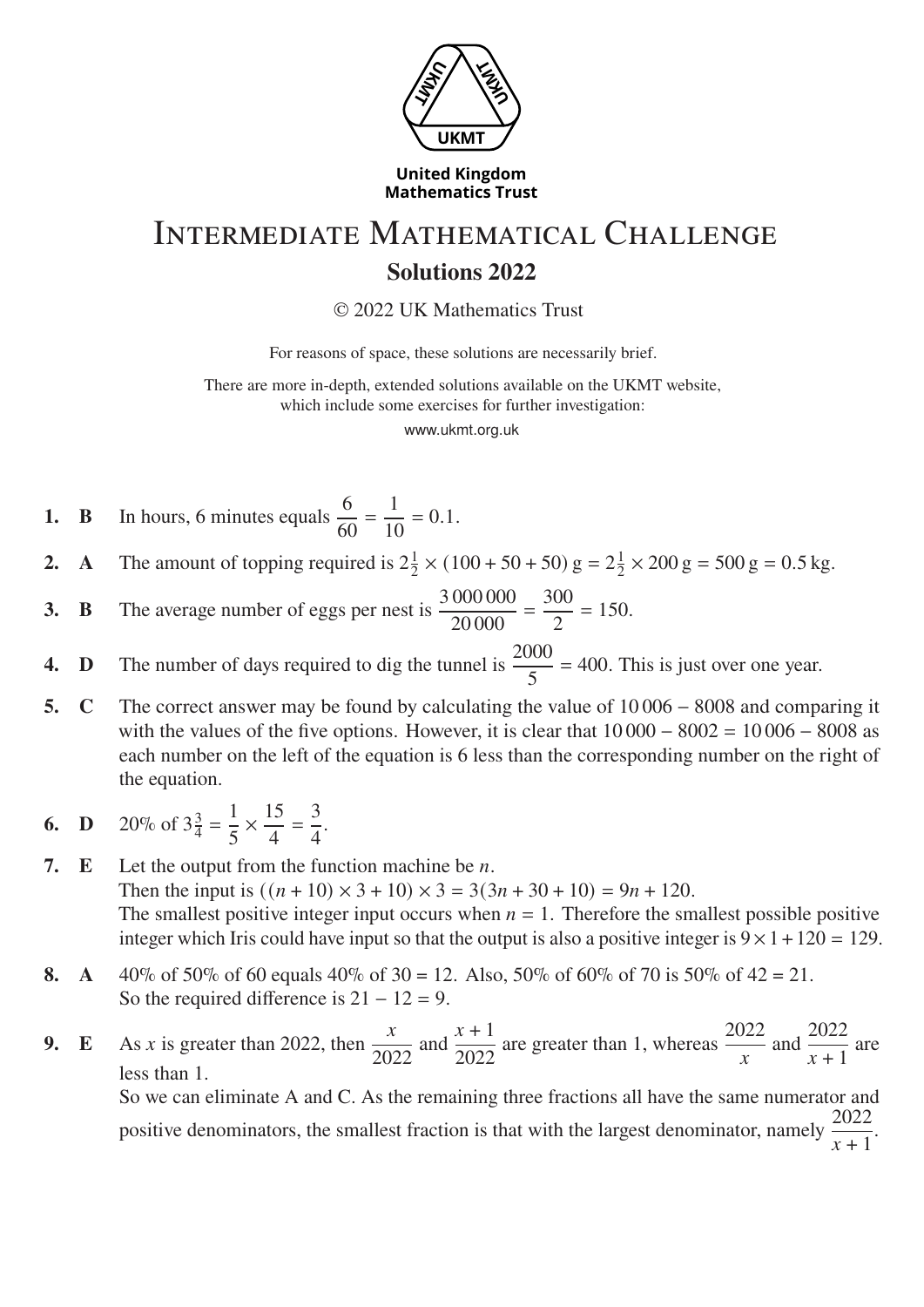**10. C** The perimeter of each rectangle is  $2 \times (3 + 1)$  cm = 8 cm. The total perimeter, in cm, of the separate rectangles is therefore  $100 \times 8 = 800$ . When two rectangles are placed together at a "join" in the pattern, there is an overlap of length 1 cm and the total perimeter is reduced by 2 cm. In the complete pattern there are 99 joins and hence its perimeter, in cm, is  $800 - 99 \times 2 = 800 - 198 = 602$ .

11. **E** Let the correct answer be *x*. Then 
$$
\frac{x}{4} = 9 + x
$$
. So  $\frac{3x}{4} = -9$ . Therefore  $x = -\frac{4 \times 9}{3} = -12$ .

**12. A** Let the length of the hypotenuse of the smallest triangle be *l*. Then  $l^2 = 2^2 + 2^2 = 8$ . So  $l = \sqrt{8} = 2\sqrt{2}$ . Therefore the ratio of the lengths of the sides of the middle triangle to the So  $\ell = \sqrt{8} = 2\sqrt{2}$ . I herefore the ratio of the lengths of the sides of the middle triangle to the lengths of the sides of the smallest triangle is  $\sqrt{2}$  : 1. Hence the corresponding ratio of the areas of these two triangles is 2 : 1. Similarly, the area of the largest triangle is twice the area of the middle triangle. Now the area of the smallest triangle is  $\frac{1}{2}$ 2  $\times$  2  $\times$  2 = 2. Therefore, the area of the middle triangle is  $2 \times 2 = 4$ . Hence the area of the large triangle is  $2 \times 4 = 8$ . So the area of the shape is  $2 + 4 + 8 = 14$ .

- **13. C** Let the three consecutive integers be  $n-1$ ,  $n$  and  $n+1$ . Then  $(n-1)n(n+1) = n-1+n+n+1$ . So  $n(n^2 - 1) = 3n$ . Hence  $n(n^2 - 4) = 0$ . Therefore  $n = 0$  or  $n^2 = 4$ . So  $n = -2$ , 0 or 2 and the sets of three consecutive integers in which the sum of the integers equals their product are  $\{-3, -2, -1\}, \{-1, 0, 1\}$  and  $\{1, 2, 3\}.$
- **14. D** Let each number in the second row of the number pyramid be  $n$ . Then the numbers in the third row are both  $2n$  and the top number is  $4n$ . So the top number is a multiple of 4. Hence option D is correct and therefore option E is incorrect.



Also, the number pyramid above provides counterexamples to options A, B and C.

- **15. E** The line *l* is the perpendicular bisector of the line segment joining points  $(5, 3)$  and  $(1, -1)$ . The midpoint of this line segment is  $\left(\frac{5+1}{2}\right)$ 2  $\frac{3 + (-1)}{2}$ 2  $\backslash$  $= (3, 1).$ The gradient of the line segment is  $\frac{3-(-1)}{5-1}$  $5 - 1$ = 4 4  $= 1$ . Hence the gradient of  $l$  is  $-1$ . Let the equation of *l* be  $y = -x + c$ . As *l* passes through the point (3, 1), 1 = −3 + c. So  $c = 4$ . Hence the equation of *l* is  $y = -x + 4$  or  $y = 4 - x$ .
- **16. D** Note that  $4^{2022} = (2^2)^{2022} = 2^{4044}$ . Therefore half of  $4^{2022}$  is  $2^{4044} \div 2 = 2^{4043}$ .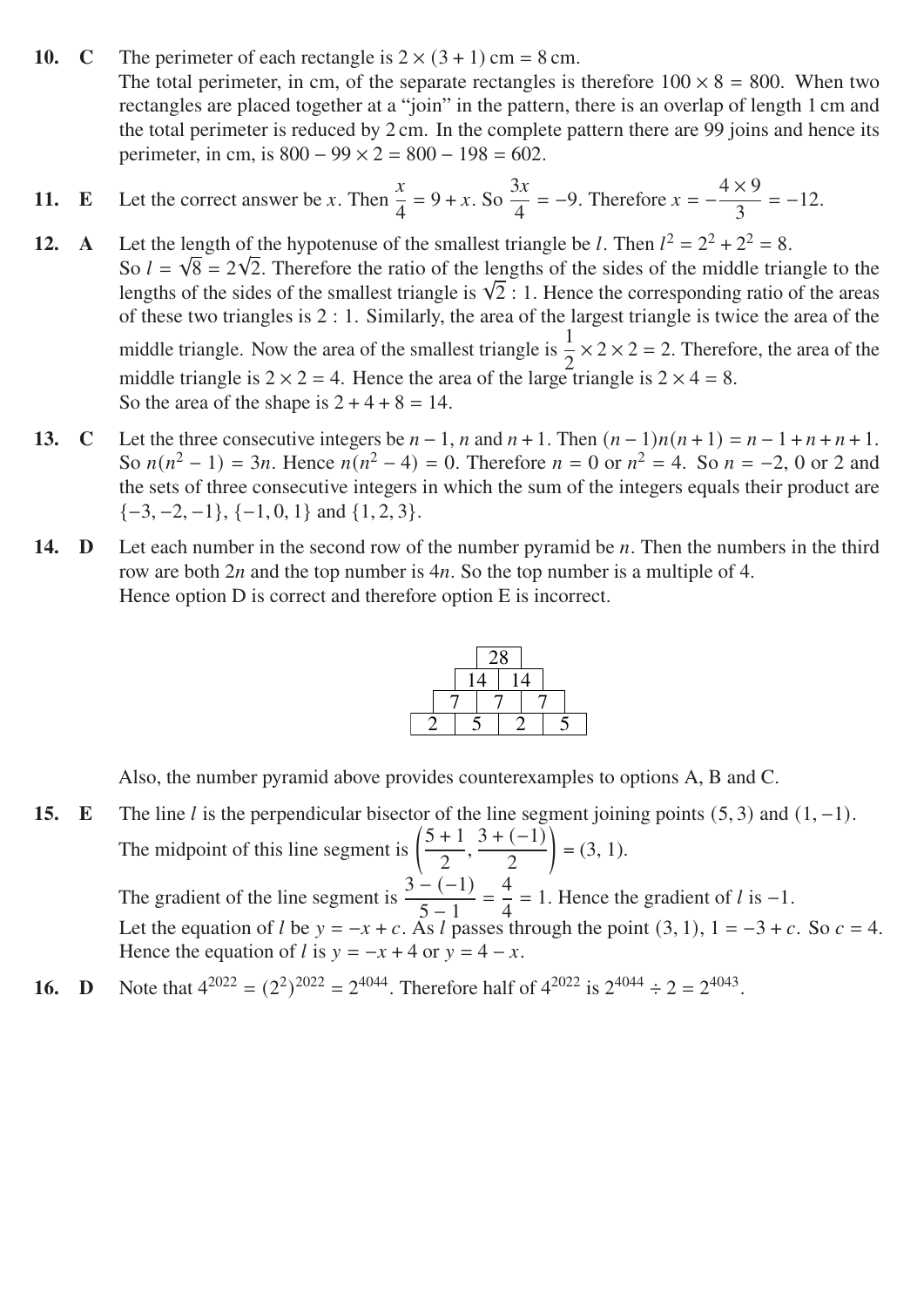**17. C** As shown in the upper figure, X consists of two straight portions of length 6 cm and two semicircular arcs of radius 1 cm.

So its length is  $(2 \times 6 + 2 \times \frac{1}{2})$  $\frac{1}{2} \times 2\pi \times 1$  cm =  $(12 + 2\pi)$  cm.

In the lower figure, the band Y turns through one third of a revolution at each corner, so it consists of three straight portions of length 4 cm and three arcs, each of which is one third of the circumference of a circle of radius 1 cm. Hence its length is  $(3 \times 4 + 3 \times \frac{1}{3})$  $\frac{1}{3} \times 2\pi \times 1$ ) cm  $= (12 + 2\pi)$  cm.



 $\overline{2}$ 

 $\overline{\mathbf{r}}$ 

2 2

 $\boldsymbol{r}$ 

So the two bands have the same length.

- **18. B** Let the cost of Slack Bess be £ $C$ . Then the profit on the horse is  $C\%$ . Therefore  $C(1 + \frac{C}{100}) = 56$ . So  $C^2 + 100C - 5600 = 0$ . Hence  $(C + 140)(C - 40) = 0$ . Therefore, as  $C > 0$ ,  $C = 40$ . So Slack Bess cost £40.
- **19. A** The circumference of the circle is  $2\pi \times 6 = 12\pi$ .

So the area of the sector shown is  $\frac{10}{120}$  $\overline{12\pi}$  $\times \pi \times 6^2 = \frac{10 \times 36}{12}$ 12  $= 30.$ 

**20. D** Let the mean of Aroon's five integers be m. Then the median is  $m + 2$  and the mode is  $m + 4$ . Hence we can let the five integers in ascending order be x, y,  $m + 2$ ,  $m + 4$ ,  $m + 4$ , where x and y are to be determined. Since the mean of the integers is  $m$ , their sum is  $5m$ . So  $x + y + 3m + 10 = 5m$ . Therefore  $x + y = 2m - 10$ . Now for the range of the integers to be as large as possible,  $x$  needs to be as small as possible. In turn, this means that  $y$  must be as large as possible. We know that y is an integer which is less than  $m + 2$ , so its maximum value is  $m + 1$ . So the smallest possible value of x is  $2m - 10 - (m + 1) = m - 11$ . Hence the largest possible value of the range of the integers is  $m + 4 - (m - 11) = 15$ .

**21. B** First note that the radius of the larger semicircle is 2. So its area is  $\frac{1}{2} \times \pi \times 2^2 = 2\pi$ . Let the radius of the smaller semicircle be  $r$ . Then, by Pythagoras' Theorem,  $r^2 + r^2 = 2^2$ . So  $r^2 = 2$ . Therefore the area of the smaller semicircle is  $\frac{1}{2} \times \pi \times 2 = \pi$ . So the shaded area is  $2\pi - \pi = \pi$ . Hence half the area of the large semicircle is shaded.

**22. D** Let the largest rectangle measure  $p$  cm by  $q$  cm and the smallest rectangle measure  $r$  cm by  $s$  cm, as shown. Then  $2p + 2q = 28$  and  $2r + 2s = 12$ . Now the perimeter, in cm, of the original rectangle is  $2p + 2q + 2r + 2s = 28 + 12 = 40$ . Hence  $p + q + r + s = (p + s) + (q + r) = 20$ .  $r$  cm s cm  $p$  cm  $q$  cm

So the length and width, in cm, of the original rectangle sum to 20.

The area of the original rectangle is the product of its width and length. Of options given, only an area of 96 cm<sup>2</sup> gives a possible width and length which sum to 20 cm, namely 8 cm and 12 cm. (*It is left to the reader to show that none of the other four options corresponds to integer values for the width and length which sum to* 20 cm. )